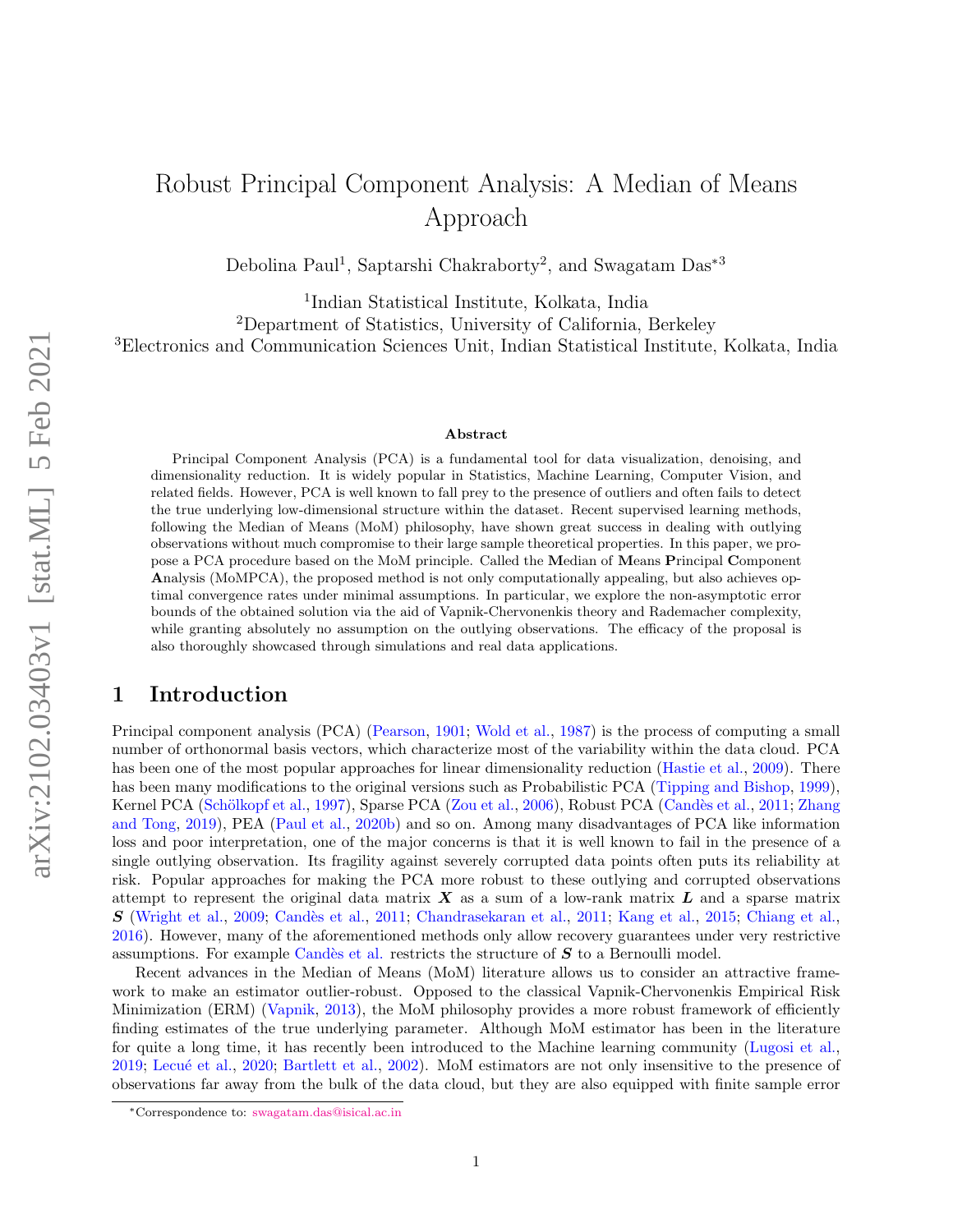

<span id="page-1-0"></span>Figure 1: The first principal component found out by PCA and MoM PCA for the motivating example. Even in the presence of only 1% outlying observations, the classical PCA can render spurious results while MoM PCA finds the direction of maximum variation efficiently.

bounds and large sample theoretical guarantees such as consistency and convergence rates. Moreover, it has been observed in practice that MoM estimators often converge faster than the classical ERM estimators (Lecué et al.,  $2020$ ).

In this paper, we propose a Principal Component Analysis (PCA) in the framework of the MoM principle. The proposal is not only computationally efficient but also theoretically appealing. It is well known that the theoretical understanding of many classical Empirical Risk Minimization (ERM) [\(Vapnik,](#page-12-10) [2013\)](#page-12-10) such as PCA hinges on the assumptions that the data should be independently and identically distributes (i.i.d.) and have sub-gaussian behavior. However, real data that may be corrupted with outliers do not offer us the luxury to make such simplifying assumptions. Towards our theoretical investigation, we assume that the dataset can be split into two categories: the set of inliers  $(\mathcal{I})$  and the set of outliers  $(\mathcal{O})$ , i.e.  $\{1,\ldots,N\}=\mathcal{I}\cup\mathcal{O}$ . The data points in  $\mathcal I$  are assumed to be independently distributed according to the distribution  $P$ , which has a finite fourth moment. We make no assumptions on the points in  $\mathcal{O}$ ; thus, allowing them to be dependent, unboundedly large, having distributions  $P_i$  that are completely dissimilar to  $P$ , allowing them to be heavytailed etc. Our theoretical analysis hinges on the application of the Rademacher complexity [\(Bartlett and](#page-11-3) [Mendelson,](#page-11-3) [2002\)](#page-11-3) and symmetrization arguments [\(Vapnik,](#page-12-10) [2013;](#page-12-10) [Devroye et al.,](#page-12-13) [2013\)](#page-12-13).

The summary of our contributions is as follows:

- We propose an efficient robust PCA based on MoM to tackle outlying observations within a dataset.
- Under some minimal and interpretable assumptions, we derive finite-sample uniform concentration bounds for MoMPCA. The analysis is carried out without making any distributional assumptions on the outlying observations. The consistency guarantees and error rates are derived subsequently.
- Through detailed experimental analysis, we show the efficacy of MoMPCA compared to the state-ofthe-art.

As a motivating example, in Fig. [1,](#page-1-0) we show the results of classical PCA and MoMPCA on a toy dataset with 1000 inlying and 10 outlying observations. From Fig. [1,](#page-1-0) it is clear that a mere 1\% outlying observations are enough to render PCA ineffective. However, MoMPCA correctly identifies the direction of maximum variation of the bulk of the data cloud.

The rest of the paper is organized as follows. In section [2,](#page-2-0) we formulate the MoMPCA, followed by detailed theoretical analysis under minimal and interpretable assumptions in section [3.](#page-3-0) The experimental results is discussed in section [4,](#page-9-0) followed by concluding remarks in section [5.](#page-11-4)

**Notations** Before we proceed further, we discuss a few notations used in this paper.  $\langle A, B \rangle = A^{\top}B$ denotes the Frobenious inner product between two matrices.  $||A|| = \sqrt{\langle A, A \rangle}$  denotes the Frobenious norm of the matrix A.  $\mathbb{P}(E)$  denotes the probability of the event E and  $\mathbb{E}_{Z}(\cdot)$  denotes the expectation with respect to the random variable Z. A random variable  $\sigma$  is said to be Rademacher if it takes values in  $\{+1, -1\}$  with equal probability. [N] denotes the set  $\{1, \ldots, N\}$ , for any  $N \geq 0$  and  $2^A$  denotes the power set of the A.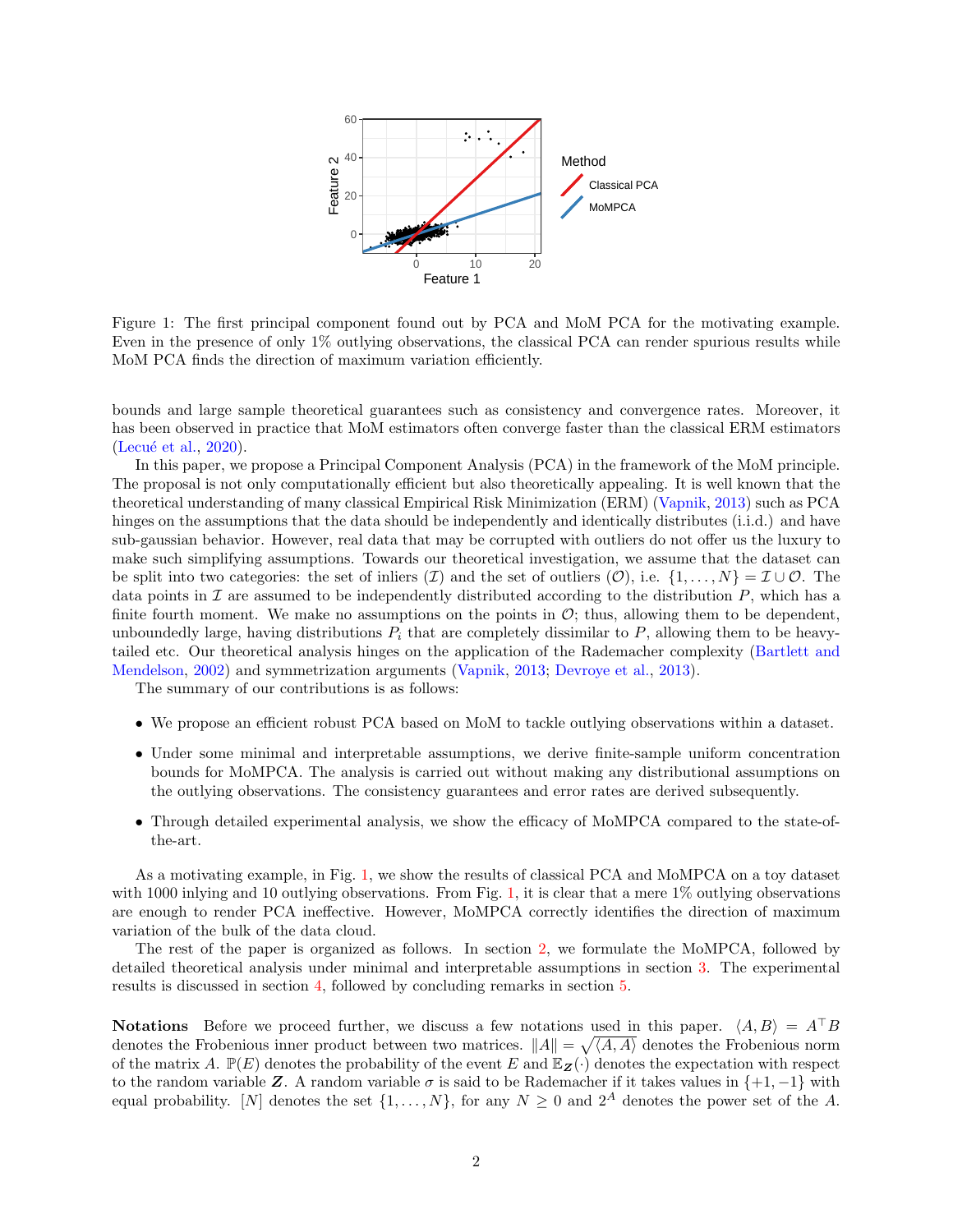For any two sets A and B,  $A^B$  denotes the set of all functions from B to A.  $\mu_k = \int ||x||_2^k dP$  denote the k-th moment of P.

## <span id="page-2-0"></span>2 PCA with Median of Means

### 2.1 Formulation

Suppose  $\mathcal{X} = \{X_1, \ldots, X_N\} \subset \mathbb{R}^p$  be a collection of N (mean-centered) data points in the p-dimensional real vector space. To find a d-dimensional  $(d \leq p)$  representation of X, one projects these N points on to a d-dimensional subspace as  $\{QX_1, \ldots, QX_N\}$ . where, Q is a  $p \times p$  projection matrix of rank d. Denoting the set of all  $p \times p$  projection matrix of rank d as  $\mathcal{Q}_d$ , the PCA minimizes the following objective:

<span id="page-2-1"></span>
$$
\frac{1}{N} \sum_{i=1}^{N} \|\boldsymbol{X}_{i} - Q\boldsymbol{X}_{i}\|^{2} = \frac{1}{N} \sum_{i=1}^{N} \boldsymbol{X}_{i}^{\top} (I - Q)\boldsymbol{X}_{i},
$$
\n(1)

where  $Q \in \mathcal{Q}_d$ . The aforementioned objective can be written as  $\int f_Q(\mathbf{x})P_n(d\mathbf{x})$ , with  $f_Q(\mathbf{x}) = \mathbf{x}^\top (I - Q)\mathbf{x}$ . Here  $P_n = \frac{1}{N} \sum_{i=1}^N \delta_{\mathbf{X}_i}$  denotes the empirical distribution function. However, if the data is corrupted with outliers, minimizing the empirical risk  $(1)$ , might give spurious estimates of  $Q$  as the empirical risk is heavily influenced by the presence of even a single outlying observation.

In the Median of Means philosophy, instead of directly minimizing the empirical risk, one first divides the data into L many partitions,  $B_1, \ldots, B_L$  (i.e.  $B_\ell \subset 2^{[N]}, \cup_{\ell=1}^L B_\ell = [N]$  and  $B_\ell \cap B_{\ell'} = \emptyset$  for  $\ell \neq \ell'$ ), such that each partition contains exactly  $B$  many elements (we can always throw out some observations if N is not divisible by L). Let  $P_{B_\ell}$  denote the empirical distribution of  ${\{X_i\}}_{i\in B_\ell}$ . For notational simplicity, we write,  $\mu f = \int f d\mu$ . We formulate the Median of Means Principal Components Analysis (MoMPCA) as the solution to the minimization problem of the following objective function,

<span id="page-2-2"></span>
$$
MoMLN(fQ) = Median (\lbrace PBℓ fQ : \ell = 1, ..., L \rbrace),
$$
\n(2)

subject to  $Q \in \mathcal{Q}_d$ . Here, we will assume that the data is centered not by to the mean (as it is not outlier robust) but by some robust location estimate.

#### 2.2 Optimization

The optimization of [\(2\)](#page-2-2) is carried out by a gradient descent algorithm. We can write  $Q = V V^{\top}$ , where V is a  $p \times d$  real column-orthonormal matrix. Thus, making a variable transform, we can write, [\(2\)](#page-2-2) as

$$
MoMLN(gV) = Median({PBℓgV : l = 1,..., L}),
$$
\n(3)

where  $g_V(\boldsymbol{x}) = \boldsymbol{x}^\top (I - V V^\top) \boldsymbol{x}$ . At the t-th iteration, let the median class be  $\ell_{\text{med}}^{(t)}$ . According to Lecué [et al.](#page-12-12) [\(2020\)](#page-12-12),  $\nabla \text{MoM}_{L}^{N}(g_{V^{(t)}}) = \frac{2}{B} \sum_{i \in B_{\ell^{(t)}}} \boldsymbol{X}_{i} \boldsymbol{X}_{i}^{\top} V^{(t)}$ . However, after taking a gradient step,  $V^{(t)}$  –  $\eta \frac{1}{B} \sum_{i \in B_{\ell_{\text{med}}^{(t)}}} \boldsymbol{X}_i \boldsymbol{X}_i^{\top} V^{(t)}$ , the resultant matri  $\boldsymbol{X}_i \boldsymbol{X}_i^{\top} V^{(t)}$ , the resultant matrix may not be column orthonormal. Following [Arora et al.](#page-11-5) [\(2012\)](#page-11-5), we apply a Gram-Schimtz algorithm to make the columns of this resultant matrix orthonormal. Let  $\mathcal{P}_{\text{orth}}(V)$  denote the resultant matrix after orthonormalizing the columns of V. One can thus use the following gradient descent update:

$$
V^{(t+1)} \leftarrow \mathcal{P}_{\text{orth}}\bigg(V^{(t)} - \eta \frac{1}{B} \sum_{i \in B_{\ell_{\text{med}}^{(t)}}} \boldsymbol{X}_i \boldsymbol{X}_i^{\top} V^{(t)}\bigg).
$$

Algorithm [1](#page-3-1) gives a formal description of the proposed gradient descent updates to optimize [\(2\)](#page-2-2).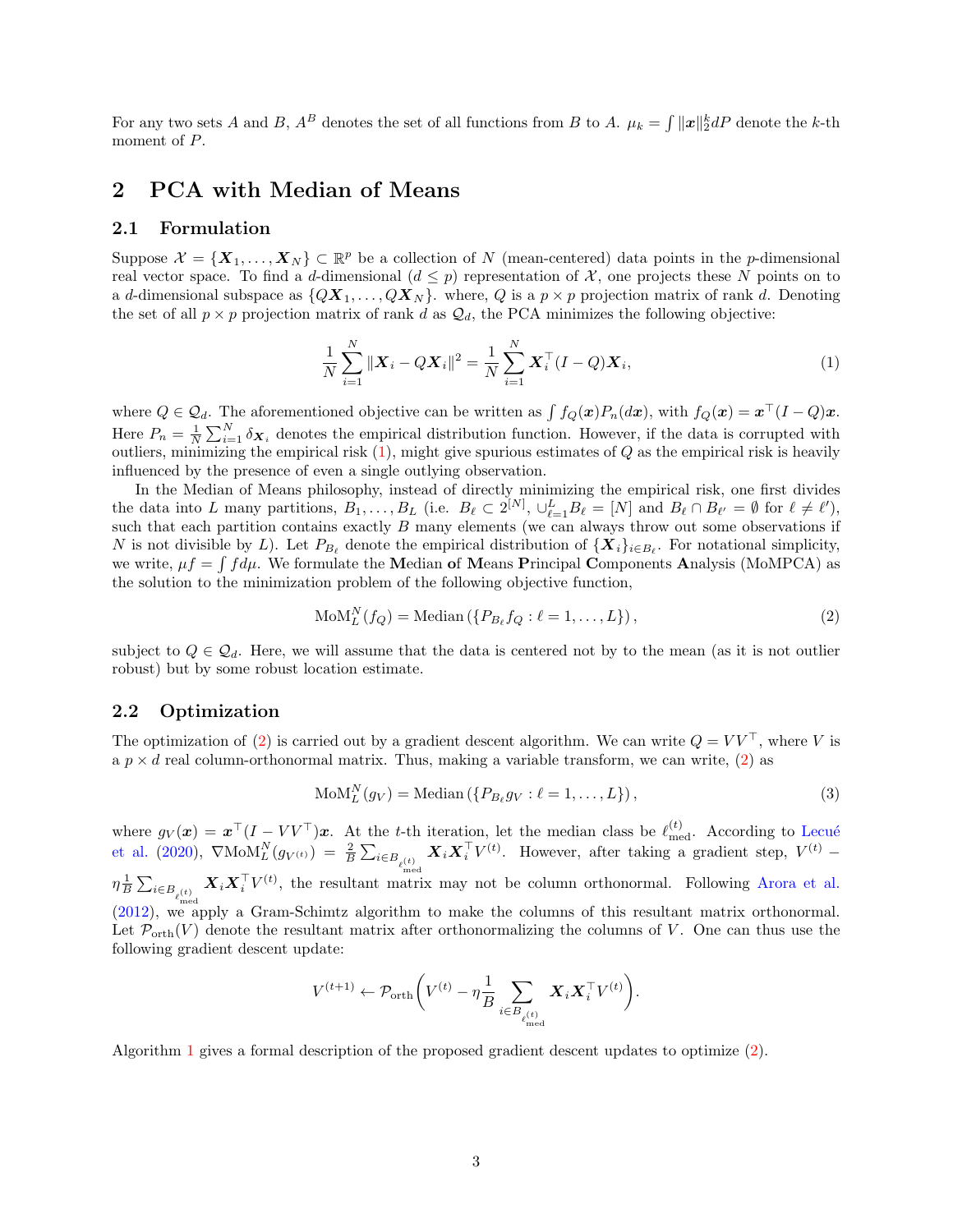<span id="page-3-1"></span>Algorithm 1 Median of Means Principal Component Analysis (MoMPCA)

**Input:** The dataset  $\mathcal{X} = {\mathbf{X}_1, \ldots, \mathbf{X}_n}$ , *L*, *d*.

Output:  $\ddot{Q}_{N,L}$ .

Initialization: Randomly partition  $[N]$  into L many partitions of equal length.

Compute the feature-wise median  $\mu$  of X. Replace  $X_i$  by  $X_i - \mu$ .

Compute the first d eigenvectors of  $\sum_{i=1}^{n} \boldsymbol{X}_i \boldsymbol{X}_i^{\top}$  and stack them as columns of  $V^{(0)}$ .

### repeat

Compute  $v_{\ell} \leftarrow \sum_{i \in B_{\ell}} \boldsymbol{X}_i^{\top} (I - V^{(t)} (V^{(t)})^{\top}) \boldsymbol{X}_i$ 

Compute the median class  $\ell_{\text{med}}$ , such that  $v_{\ell_{\text{med}}} = \text{median}({v_{\ell}})_{\ell=1}^L$ 

$$
V^{(t+1)} \leftarrow \mathcal{P}_{\operatorname{orth}}\bigg( V^{(t)} - \eta \frac{1}{B} \sum_{i \in B_{\ell_{\operatorname{med}}^{(t)}}} \boldsymbol{X}_i \boldsymbol{X}_i^\top V^{(t)} \bigg).
$$

**until** objective  $V^{(t)}$  converges Compute  $\widehat{Q}_{N,L} \leftarrow V^{(t)} (V^{(t)})^{\top}$ .

## <span id="page-3-0"></span>3 Theoretical Properties

To explore the theoretical properties of MoMPCA, we assume that the dataset can be split into two categories: the set of inliers  $(\mathcal{I})$  and the set of outliers  $(\mathcal{O})$ , i.e.  $[N] = \mathcal{I} \cup \mathcal{O}$ . We will assume that

<span id="page-3-2"></span>Assumption 1.  $\{X_i\}_{i\in\mathcal{I}}$  are independently and identically distributed (i.i.d) according to the distribution P.

<span id="page-3-3"></span>Assumption 2.  $\mu_4 = \int ||\boldsymbol{x}||^4 P(d\boldsymbol{x}) < \infty$ .

<span id="page-3-4"></span>Assumption 3.  $\exists \eta > 0$ , such that  $L > (2 + \eta)|\mathcal{O}|$ .

We emphasize that we do not make any assumptions on the outlying observations. They are even allowed to be dependent, and may even come from some heavy-tailed distributions. Assumptions [1](#page-3-2) and [2](#page-3-3) state that the inlying observations are independently and identically generated from some distribution with a finite fourth moment. To see the significance of Assumption [3,](#page-3-4) one should note that by pigeon hole principle, (strictly) less than half of the partitions may contain an outlying observation. More than half of the partitions, thus, do not contain an outlier. Now since the median is driven by the majority half of the partitions, naturally by Assumption [3,](#page-3-4) since the median is only affected by the objective functional value of the majority half of these partitions, the MoM estimates can be expected to only be based on the inlying observations.

For our theoretical understanding of MoMPCA, we need to compute the Rademacher complexity of the function class  $\{f_Q: Q \in \mathcal{Q}_d\}$ . We first recall the definition of Rademacher complexity. Let  $\boldsymbol{Y}_1, \ldots, \boldsymbol{Y}_m \stackrel{i.i.d.}{\sim}$ P be random variables in some space S. Suppose  $\mathcal{F} \subseteq \mathbb{R}^S$  be a class of functions from S to R and let  $\sigma_1, \ldots, \sigma_m$  be i.i.d. Rademacher random variables. The empirical Rademacher complexity, based on  $\mathcal{Y} = {\{\boldsymbol{Y}_1,\dots,\boldsymbol{Y}_m\}}$  is defined as:

$$
R_{\mathcal{Y}}(\mathcal{F}) = \frac{1}{m} \mathbb{E} \left( \sup_{f \in \mathcal{F}} \sum_{i=1}^{m} \sigma_i f(\boldsymbol{Y}_i) \middle| \mathcal{Y} \right).
$$

Similarly, the population Rademacher complexity is defined as

$$
R_m(\mathcal{F}) = \mathbb{E}(R_{\mathcal{Y}}(\mathcal{F})) = \frac{1}{m} \mathbb{E} \sup_{f \in \mathcal{F}} \sum_{i=1}^m \sigma_i f(\mathbf{Y}_i).
$$

We now compute the Rademacher complexity of the function class  ${f_Q : Q \in \mathcal{Q}_d}$  in Theorem [3.1.](#page-3-5)

<span id="page-3-5"></span>**Theorem 3.1.** Suppose  $\mathcal{F}_d = \{f_Q : Q \in \mathcal{Q}_d\}$ . Let  $\boldsymbol{Y}_1, \ldots, \boldsymbol{Y}_m \stackrel{i.i.d}{\sim} P$ , with P satisfying Assumption [2.](#page-3-3) Then,  $R_m(\mathcal{F}_d) \leq \sqrt{\frac{(p-d)\mu_4}{m}}$ .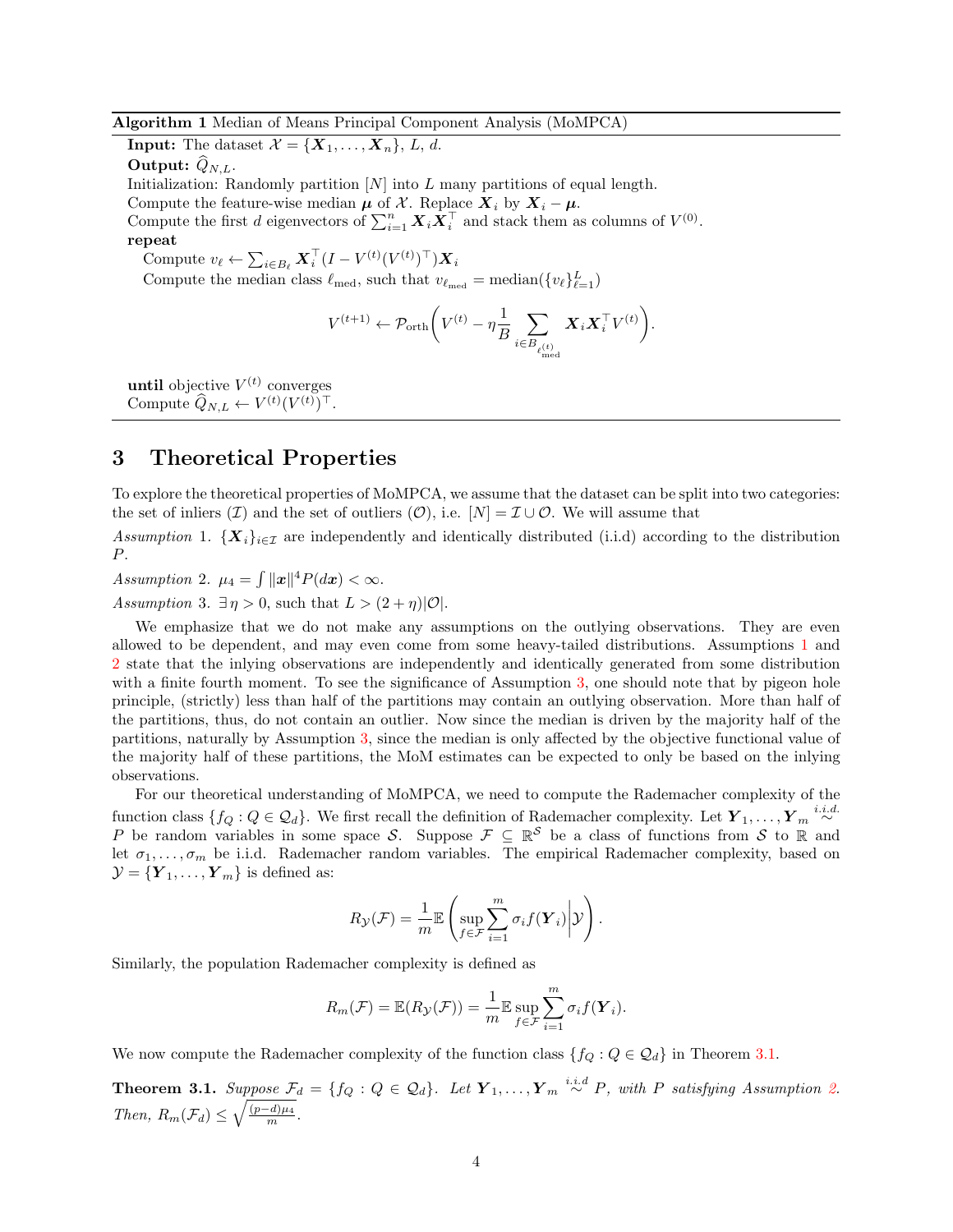*Proof.* Suppose  $Y_1, \ldots, Y_m \stackrel{\text{i.i.d}}{\sim} P$  and let  $\mathcal{Y} = \{Y_1, \ldots, Y_m\}$ . The empirical Rademacher complexity is thus, given by,

$$
\hat{R}_{\mathcal{Y}}(Q) = \frac{1}{m} \mathbb{E}_{\sigma} \sup_{Q \in \mathcal{Q}_{d}} \sum_{i=1}^{m} \sigma_{i} \mathbf{Y}_{i}^{\top} (I - Q) \mathbf{Y}_{i}
$$
\n
$$
= \frac{1}{m} \mathbb{E}_{\sigma} \sup_{Q \in \mathcal{Q}_{d}} \sum_{i=1}^{m} \sigma_{i} \text{trace} \left( \mathbf{Y}_{i}^{\top} (I - Q) \mathbf{Y}_{i} \right)
$$
\n
$$
= \frac{1}{m} \mathbb{E}_{\sigma} \sup_{Q \in \mathcal{Q}_{d}} \sum_{i=1}^{m} \sigma_{i} \text{trace} \left( \mathbf{Y}_{i} \mathbf{Y}_{i}^{\top} (I - Q) \right)
$$
\n
$$
= \frac{1}{m} \mathbb{E}_{\sigma} \sup_{Q \in \mathcal{Q}_{d}} \sum_{i=1}^{m} \sigma_{i} \langle \mathbf{Y}_{i} \mathbf{Y}_{i}^{\top}, (I - Q) \rangle
$$
\n
$$
= \frac{1}{m} \mathbb{E}_{\sigma} \sup_{Q \in \mathcal{Q}_{d}} \sum_{i=1}^{m} \sigma_{i} \mathbf{Y}_{i} \mathbf{Y}_{i}^{\top}, (I - Q) \rangle
$$
\n
$$
\leq \frac{1}{m} \mathbb{E}_{\sigma} \sup_{Q \in \mathcal{Q}_{d}} \|\sum_{i=1}^{m} \sigma_{i} \mathbf{Y}_{i} \mathbf{Y}_{i}^{\top} \| \| (I - Q) \|
$$
\n
$$
= \frac{1}{m} \mathbb{E}_{\sigma} \sup_{Q \in \mathcal{Q}_{d}} \|\sum_{i=1}^{m} \sigma_{i} \mathbf{Y}_{i} \mathbf{Y}_{i}^{\top} \| \sqrt{\text{trace}((I - Q)^{2})}
$$
\n
$$
= \frac{1}{m} \mathbb{E}_{\sigma} \sup_{Q \in \mathcal{Q}_{d}} \|\sum_{i=1}^{m} \sigma_{i} \mathbf{Y}_{i} \mathbf{Y}_{i}^{\top} \| \sqrt{\text{trace}((I - Q)^{2})}
$$
\n
$$
= \frac{1}{m} \sqrt{p - d} \mathbb{E}_{\sigma} \left[ \sqrt{\text{trace} \left( \left( \sum_{i
$$

1

1  $\overline{1}$ 

Thus,

$$
R_m(Q) = \mathbb{E}_{\mathcal{Y}} \widehat{R}_{\mathcal{X}}(Q) = \frac{1}{m} \sqrt{p - d} \mathbb{E} \left[ \sqrt{\sum_{i=1}^m ||\mathbf{Y}_i||^4} \right]
$$
  

$$
\leq \frac{1}{m} \sqrt{p - d} \sqrt{\sum_{i=1}^m \mathbb{E} ||\mathbf{Y}_i||^4}
$$
  

$$
= \sqrt{\frac{(p - d)\mu_4}{m}}.
$$

 $\Box$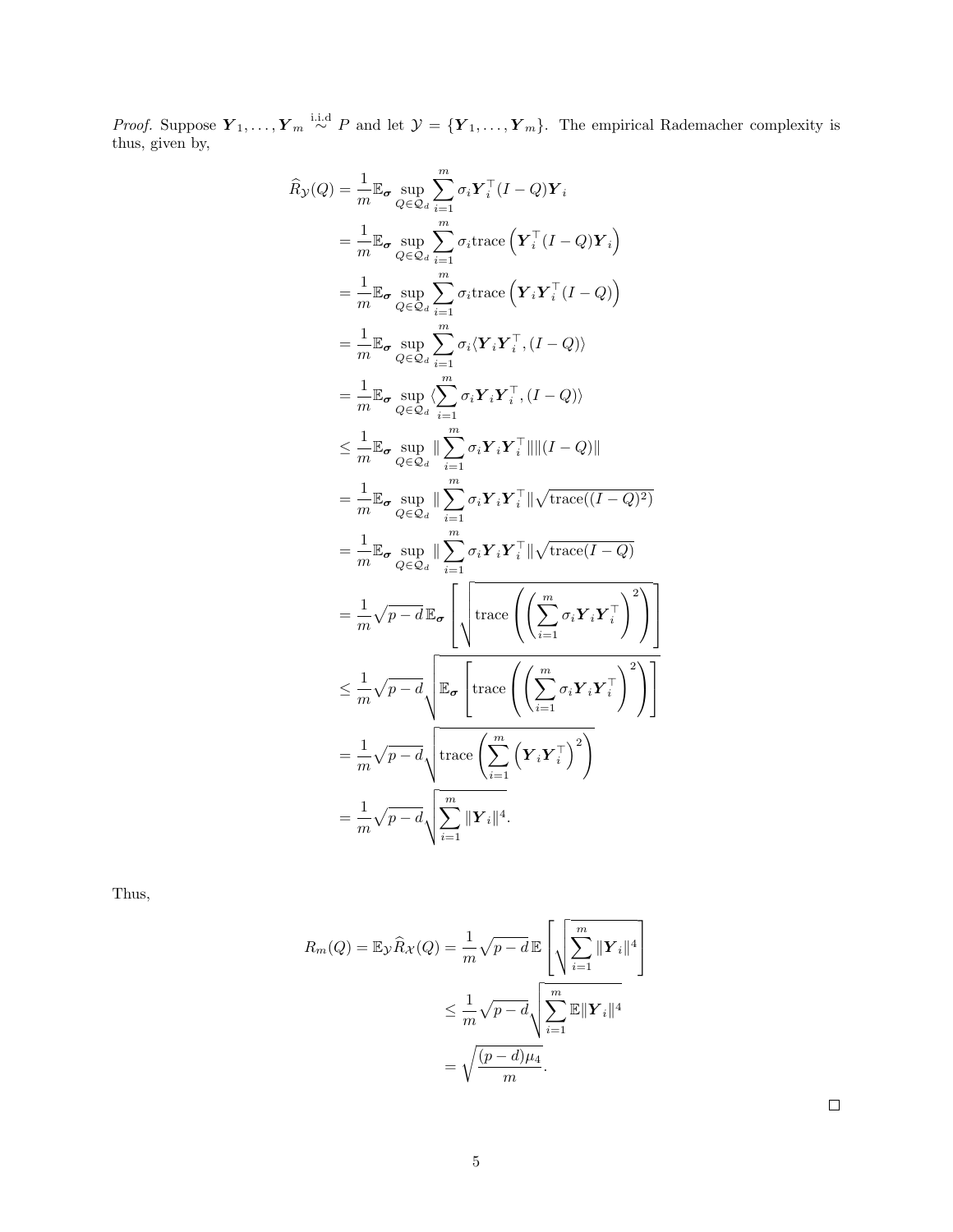We are now ready to state and prove the uniform concentration bound result in Theorem [3.2.](#page-5-0) Theorem [3.2](#page-5-0) asserts that with a high probability,  $\sup_{Q \in \mathcal{Q}_d} | \text{MoM}_L^N(f_Q) - Pf_Q |$  decreases with at least a rate of  $\max\left\{\sqrt{\frac{L}{N}}, k\frac{\sqrt{|\mathcal{I}|}}{N}\right\}$ N .

<span id="page-5-0"></span>**Theorem 3.2.** Under Assumptions [1](#page-3-2)[-3,](#page-3-4) and  $N > L$ , with probability at least,  $1 - 2e^{-2L(\frac{2}{4+\eta} - \frac{|\mathcal{O}|}{L})^2}$ ,

$$
\sup_{Q \in \mathcal{Q}_d} |MoM_L^N(f_Q) - Pf_Q| \le C \max \left\{ \sqrt{\frac{L}{N}}, \frac{\sqrt{|\mathcal{I}|}}{N} \right\},\
$$
  
with  $C = 2 \max \left\{ \sqrt{\frac{8(4+\eta)C(P)}{\eta}}, \frac{16\sqrt{(p-d)\mu_4}(4+\eta)}{\eta} \right\}$  and  $C(P) = (\mu_4 + 2\mu_2^2)(p-d) + (\mu_2^2 - 1)(p-d)$ 

*Proof.* Suppose  $\epsilon > 0$ . We will first bound the probability of  $\sup_{Q \in \mathcal{Q}_d} |\text{MoM}_L^N(f_Q) - Pf_Q| > \epsilon$ . To do so, we will individually bound the probabilities of the events,  $\sup_{Q\in\mathcal{Q}_d}(\text{MoM}_L^N(f_Q)-Pf_Q) > \epsilon$  and  $\sup_{Q\in\mathcal{Q}_d}(Pf_Q \text{MoM}_{L}^{N}(f_{Q})$ ) >  $\epsilon$ . We note that if  $\sup_{Q\in\mathcal{Q}_{d}}\sum_{\ell=1}^{L}\mathbbm{1}\{(P-P_{B_{\ell}})f_{Q}>\epsilon\} > \frac{L}{2}$ , then,  $\sup_{Q\in\mathcal{Q}_{d}}(Pf_{Q}-\text{MoM}_{L}^{N}(f_{Q})) >$  $\epsilon$ . Here  $1\{\cdot\}$  denote the indicator function. Let  $\varphi(t) = (t-1)1\{1 \le t \le 2\} + 1\{t > 2\}$ . Clearly,

$$
\mathbb{1}\{t \ge 2\} \le \varphi(t) \le \mathbb{1}\{t \ge 1\}.\tag{4}
$$

<span id="page-5-2"></span><span id="page-5-1"></span>2 .

We observe that,

$$
\sup_{Q \in \mathcal{Q}_d} \sum_{\ell=1}^L \mathbb{1}\left\{ (P - P_{B_\ell}) f_Q > \epsilon \right\}
$$
\n
$$
\leq \sup_{Q \in \mathcal{Q}_d} \sum_{\ell \in \mathcal{L}} \mathbb{1}\left\{ (P - P_{B_\ell}) f_Q > \epsilon \right\} + |\mathcal{O}|
$$
\n
$$
\leq \sup_{Q \in \mathcal{Q}_d} \sum_{\ell \in \mathcal{L}} \varphi \left( \frac{2(P - P_{B_\ell}) f_Q}{\epsilon} \right) + |\mathcal{O}|
$$
\n
$$
\leq \sup_{Q \in \mathcal{Q}_d} \sum_{\ell \in \mathcal{L}} \mathbb{E}\varphi \left( \frac{2(P - P_{B_\ell}) f_Q}{\epsilon} \right) + |\mathcal{O}| + \sup_{Q \in \mathcal{Q}_d} \sum_{\ell \in \mathcal{L}} \left[ \varphi \left( \frac{2(P - P_{B_\ell}) f_Q}{\epsilon} \right) - \mathbb{E}\varphi \left( \frac{2(P - P_{B_\ell}) f_Q}{\epsilon} \right) \right]. \tag{5}
$$

To bound  $\sup_{Q \in \mathcal{Q}_d} \sum_{\ell=1}^L \mathbb{1}\{(P - P_{B_\ell})f_Q > \epsilon\}$ , we will first bound the quantity,  $\mathbb{E}\varphi\left(\frac{2(P - P_{B_\ell})f_Q}{\epsilon}\right)$  $\frac{(P_{B_\ell})f_Q}{\epsilon}$ . We observe that,

$$
\mathbb{E}\varphi\left(\frac{2(P - P_{B_{\ell}})f_{Q}}{\epsilon}\right) \leq \mathbb{E}\left[\mathbb{1}\left\{\frac{2(P - P_{B_{\ell}})f_{Q}}{\epsilon} > 1\right\}\right]
$$
\n
$$
= \mathbb{P}\left[(P - P_{B_{\ell}})f_{Q} > \frac{\epsilon}{2}\right]
$$
\n
$$
\leq \frac{4}{\epsilon^{2}} \text{Var}\left((P - P_{B_{\ell}})f_{Q}\right)
$$
\n
$$
= \frac{4}{\epsilon^{2}} \text{Var}\left(P_{B_{\ell}}f_{Q}\right)
$$
\n
$$
= \frac{4}{B\epsilon^{2}} \text{Var}\left(\mathbf{X}^{\top}(I - Q)\mathbf{X}\right)
$$
\n
$$
= \frac{4}{B\epsilon^{2}}\left[(\mu_{4} - 3\mu_{2}^{2})\sum_{i=1}^{p}(1 - Q_{ii})^{2} + (\mu_{2}^{2} - 1)(\text{tr}(I - Q))^{2} + 2\mu_{2}^{2}\text{tr}((I - Q)^{2})\right] \tag{7}
$$
\n
$$
\leq \frac{4}{B\epsilon^{2}}\left[\mu_{4}\text{tr}((I - Q)^{2}) + (\mu_{2}^{2} - 1)(p - d)^{2} + 2\mu_{2}^{2}(p - d)\right]
$$
\n
$$
= \frac{4}{B\epsilon^{2}}\left[\mu_{4}(p - d) + (\mu_{2}^{2} - 1)(p - d)^{2} + 2\mu_{2}^{2}(p - d)\right]
$$
\n
$$
= \frac{4}{B\epsilon^{2}}\left[(\mu_{4} + 2\mu_{2}^{2})(p - d) + (\mu_{2}^{2} - 1)(p - d)^{2}\right].
$$
\n(8)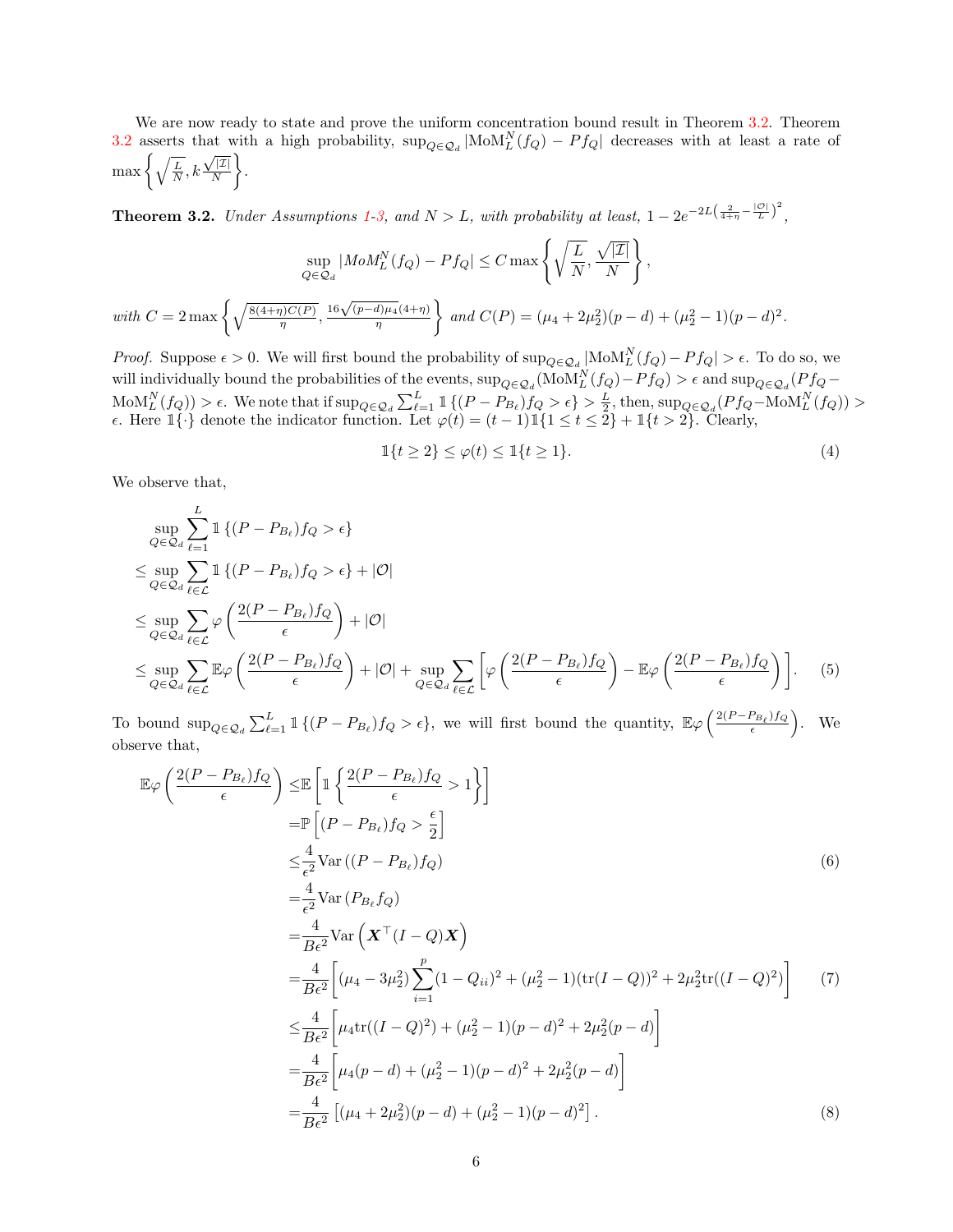Here equation [\(6\)](#page-5-1) follows from Chebyshev's inequality and equation [\(7\)](#page-5-2) follows from the formula of variance of quadratic form of random vectors. We now concentrate on bounding the term  $\sup_{Q\in\mathcal{Q}_d}\sum_{\ell\in\mathcal{L}}\left[\varphi\left(\frac{2(P-P_{B_\ell})f_Q}{\epsilon}\right)\right]$  $\frac{\left(P_{B_\ell}\right)f_Q}{\epsilon}$  ) –

 $\mathbb{E}\varphi\left(\frac{2(P-P_{B_\ell})f_Q}{\epsilon}\right)$  $\left(\frac{P_{B_\ell}/f_Q}{\epsilon}\right)$ . Appealing to Theorem 26.5 of [\(Shalev-Shwartz and Ben-David,](#page-12-14) [2014\)](#page-12-14) we observe that, with probability at least  $1 - e^{-2L\delta^2}$ ,  $\forall Q \in \mathcal{Q}_d$ ,

$$
\frac{1}{L} \sum_{\ell \in \mathcal{L}} \varphi \left( \frac{2(P - P_{B_{\ell}}) f_Q}{\epsilon} \right)
$$
\n
$$
\leq \mathbb{E} \left[ \frac{1}{L} \sum_{\ell \in \mathcal{L}} \varphi \left( \frac{2(P - P_{B_{\ell}}) f_Q}{\epsilon} \right) \right] + 2 \mathbb{E} \left[ \sup_{Q \in \mathcal{Q}_d} \frac{1}{L} \sum_{\ell \in \mathcal{L}} \sigma_{\ell} \varphi \left( \frac{2(P - P_{B_{\ell}}) f_Q}{\epsilon} \right) \right] + \delta. \tag{9}
$$

Here  $\{\sigma_\ell\}_{\ell \in \mathcal{L}}$  are i.i.d. Rademacher random variables. Let  $\{\xi_i\}_{i=1}^n$  be i.i.d. Rademacher random variables, independent form  $\{\sigma_{\ell}\}_{{\ell \in \mathcal{L}}}$ . From equation [\(9\)](#page-6-0), we get,

<span id="page-6-0"></span>
$$
\frac{1}{L} \sup_{Q \in \mathcal{Q}_d} \sum_{\ell \in \mathcal{L}} \left[ \varphi \left( \frac{2(P - P_{B_\ell}) f_Q}{\epsilon} \right) - \mathbb{E} \varphi \left( \frac{2(P - P_{B_\ell}) f_Q}{\epsilon} \right) \right]
$$
\n
$$
\leq 2 \mathbb{E} \left[ \sup_{Q \in \mathcal{Q}_d} \frac{1}{L} \sum_{\ell \in \mathcal{L}} \sigma_\ell \varphi \left( \frac{2(P - P_{B_\ell}) f_Q}{\epsilon} \right) \right] + \delta
$$
\n
$$
\leq \frac{4}{L \epsilon} \mathbb{E} \left[ \sup_{Q \in \mathcal{Q}_d} \sum_{\ell \in \mathcal{L}} \sigma_\ell (P - P_{B_\ell}) f_Q \right] + \delta. \tag{10}
$$

Equation [\(10\)](#page-6-1) follows from the fact that  $\varphi(\cdot)$  is 1-Lipschitz and appealing to Lemma 26.9 of [Shalev-Shwartz](#page-12-14) [and Ben-David](#page-12-14) [\(2014\)](#page-12-14). We now introduce a ghost sample  $\mathcal{X}' = \{X'_i, \ldots, X'_n\}$ , which are i.i.d. and follows the law  $P$ . Thus, equation  $(10)$  further equals the following quantity.

<span id="page-6-2"></span><span id="page-6-1"></span>
$$
\begin{split}\n&=\frac{4}{L\epsilon}\mathbb{E}\left[\sup_{Q\in\mathcal{Q}_{d}}\sum_{\ell\in\mathcal{L}}\sigma_{\ell}\mathbb{E}_{\mathcal{X}'}\left((P'_{B_{\ell}}-P_{B_{\ell}})f_{Q}\right)\right]+\delta \\
&\leq\frac{4}{L\epsilon}\mathbb{E}\left[\sup_{Q\in\mathcal{Q}_{d}}\sum_{\ell\in\mathcal{L}}\sigma_{\ell}(P'_{B_{\ell}}-P_{B_{\ell}})f_{Q}\right]+\delta \\
&=\frac{4}{L\epsilon}\mathbb{E}\left[\sup_{Q\in\mathcal{Q}_{d}}\sum_{\ell\in\mathcal{L}}\sigma_{\ell}\frac{1}{B}\sum_{i\in B_{\ell}}\left(f_{Q}(\mathbf{X}'_{i})-f_{Q}(\mathbf{X}_{i})\right)\right]+\delta \\
&=\frac{4}{BL\epsilon}\mathbb{E}\left[\sup_{Q\in\mathcal{Q}_{d}}\sum_{\ell\in\mathcal{L}}\sigma_{\ell}\sum_{i\in B_{\ell}}\xi_{i}\left(f_{Q}(\mathbf{X}'_{i})-f_{Q}(\mathbf{X}_{i})\right)\right]+\delta \\
&=\frac{4}{N\epsilon}\mathbb{E}\left[\sup_{Q\in\mathcal{Q}_{d}}\sum_{\ell\in\mathcal{L}}\sum_{i\in B_{\ell}}\sigma_{\ell}\xi_{i}\left(f_{Q}(\mathbf{X}'_{i})-f_{Q}(\mathbf{X}_{i})\right)\right]+\delta \\
&\leq\frac{4}{N\epsilon}\mathbb{E}\left[\sup_{Q\in\mathcal{Q}_{d}}\sum_{\ell\in\mathcal{L}}\sum_{i\in B_{\ell}}\sigma_{\ell}\xi_{i}\left(f_{Q}(\mathbf{X}'_{i})+f_{Q}(\mathbf{X}_{i})\right)\right]+\delta \\
&=\frac{4}{N\epsilon}\mathbb{E}\left[\sup_{Q\in\mathcal{Q}_{d}}\sum_{i\in\mathcal{J}}\gamma_{i}\left(f_{Q}(\mathbf{X}'_{i})+f_{Q}(\mathbf{X}_{i})\right)\right]\n\end{split} \tag{12}
$$

<span id="page-6-4"></span><span id="page-6-3"></span>
$$
=\frac{1}{N\epsilon} \left[ \sup_{Q \in \mathcal{Q}_d} \sum_{i \in \mathcal{J}} \gamma_i J_Q(\mathbf{\Lambda}_i) \right] + \delta
$$
\n
$$
\leq \frac{8}{N\epsilon} \sqrt{(p-d)\mu_4 |\mathcal{J}|} + \delta
$$
\n(15)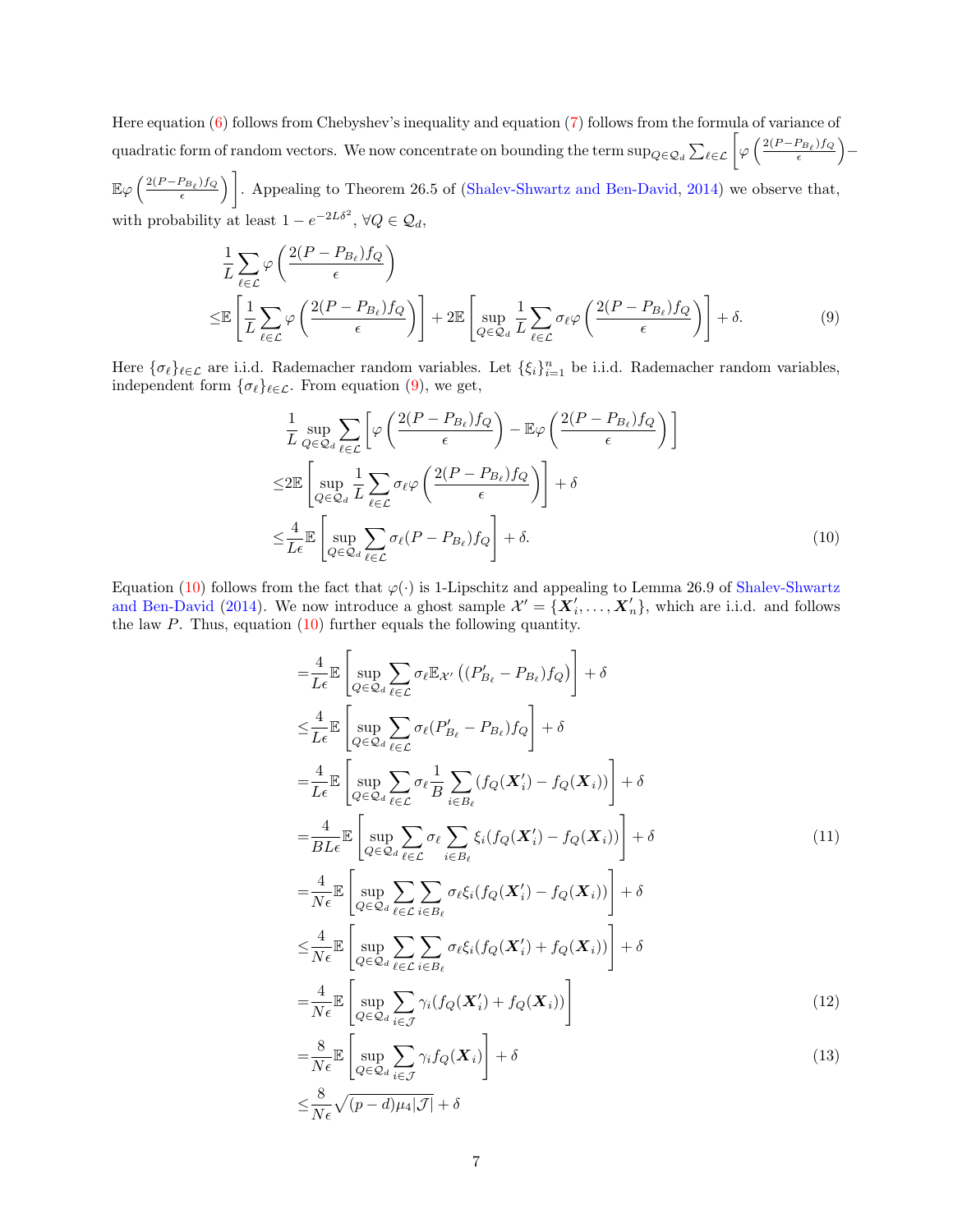<span id="page-7-0"></span>
$$
\leq \frac{8}{N\epsilon}\sqrt{(p-d)\mu_4|\mathcal{I}|} + \delta. \tag{14}
$$

Equation [\(11\)](#page-6-2) follows from observing that  $(f_Q(\mathbf{X}'_i) - f_Q(\mathbf{X}_i)) \stackrel{d}{=} \xi_i(f_Q(\mathbf{X}'_i) - f_Q(\mathbf{X}_i))$ . In equation [\(12\)](#page-6-3),  $\{\gamma_i\}_{i\in\mathcal{J}}$  are independent Rademacher random variables due to their construction. Equation [\(13\)](#page-6-4) follows from appealing to Theorem [3.1.](#page-3-5) Thus, combining equations  $(9)$ ,  $(10)$ , and  $(14)$ , we conclude that, with probability of at least  $1 - e^{-2L\delta^2}$ ,

$$
\sup_{Q \in \mathcal{Q}_d} \sum_{\ell=1}^L \mathbb{1} \left\{ (P - P_{B_\ell}) f_Q > \epsilon \right\}
$$
\n
$$
\leq L \left( \frac{4}{B \epsilon^2} \left[ (\mu_4 + 2\mu_2^2)(p - d) + (\mu_2^2 - 1)(p - d)^2 \right] + \frac{|\mathcal{O}|}{L} + \frac{8}{N \epsilon} \sqrt{(p - d)\mu_4 |\mathcal{I}|} + \delta \right). \tag{15}
$$

For notational simplicity, we write,  $C(P) = (\mu_4 + 2\mu_2^2)(p - d) + (\mu_2^2 - 1)(p - d)^2$ . We choose  $\delta = \frac{2}{4+\eta} - \frac{|\mathcal{O}|}{L}$ and  $\epsilon = 2 \max \left\{ \sqrt{\frac{8(4+\eta)C(P)}{\eta}} \sqrt{\frac{L}{N}}, \frac{16\sqrt{(p-d)\mu_4}(4+\eta)}{\eta} \frac{\sqrt{|Z|}}{N} \right\}.$  This makes the right hand side of (15) strictly η  $\sqrt{|\mathcal{I}|}$ N . This makes the right hand side of [\(15\)](#page-7-1) strictly smaller than  $\frac{L}{2}$ .

Thus, we have shown that

<span id="page-7-1"></span>
$$
\mathbb{P}\left(\sup_{Q\in\mathcal{Q}_d} (Pf_Q - \text{MoM}_L^N(f_Q)) > \epsilon\right) \leq e^{-2L\delta^2}.
$$

Similarly, we can show that,

$$
\mathbb{P}\left(\sup_{Q\in\mathcal{Q}_d}(\text{MoM}_L^N(f_Q)-Pf_Q)>\epsilon\right)\leq e^{-2L\delta^2}.
$$

Combining the above two inequalities, we get,

$$
\mathbb{P}\left(\sup_{Q\in\mathcal{Q}_d}|\text{MoM}_L^N(f_Q)-Pf_Q|>\epsilon\right)\leq 2e^{-2L\delta^2}.
$$

In other words, with at least probability  $1 - 2e^{-2L\delta^2}$ ,

$$
\sup_{Q \in \mathcal{Q}_d} |\text{MoM}_L^N(f_Q) - Pf_Q|
$$
  

$$
\leq 2 \max \left\{ \sqrt{\frac{16(2+\eta)C(P)}{\eta}} \sqrt{\frac{L}{N}}, \frac{32\sqrt{(p-d)\mu_4}(2+\eta)}{\eta} \frac{\sqrt{|\mathcal{I}|}}{N} \right\} \leq C \max \left\{ \sqrt{\frac{L}{N}}, \frac{\sqrt{|\mathcal{I}|}}{N} \right\}.
$$

 $\Box$ 

Let  $\widehat{Q}_{N,L} = \operatorname{argmin}_{Q \in \mathcal{Q}_d} \text{MoM}_L^N(f_Q)$  and  $Q^* = \operatorname{argmin}_{Q \in \mathcal{Q}_d} Pf_Q$ . From Theorem [3.2,](#page-5-0) we can say that for any any  $Q \in \mathcal{Q}_d$ ,  $\text{MoM}_L^N(f_Q)$  and  $Pf_Q$  are close to each other with a high probability. Thus, one can expect that their corresponding minimum values be close enough with a high probability. Theorem [3.3](#page-7-2) affirms this claim.

<span id="page-7-2"></span>**Theorem 3.3.** Under Assumptions [1](#page-3-2)[-3,](#page-3-4) and  $N > L$ , with probability at least,  $1 - 2e^{-2L(\frac{2}{4+\eta} - \frac{|\mathcal{O}|}{L})^2}$ ,

$$
|Pf_{\widehat{Q}_{N,L}} - Pf_{Q^*}| \leq 2C \max\left\{\sqrt{\frac{L}{N}}, \frac{\sqrt{|\mathcal{I}|}}{N}\right\},\,
$$

where C is defined as in Theorem [3.2.](#page-5-0)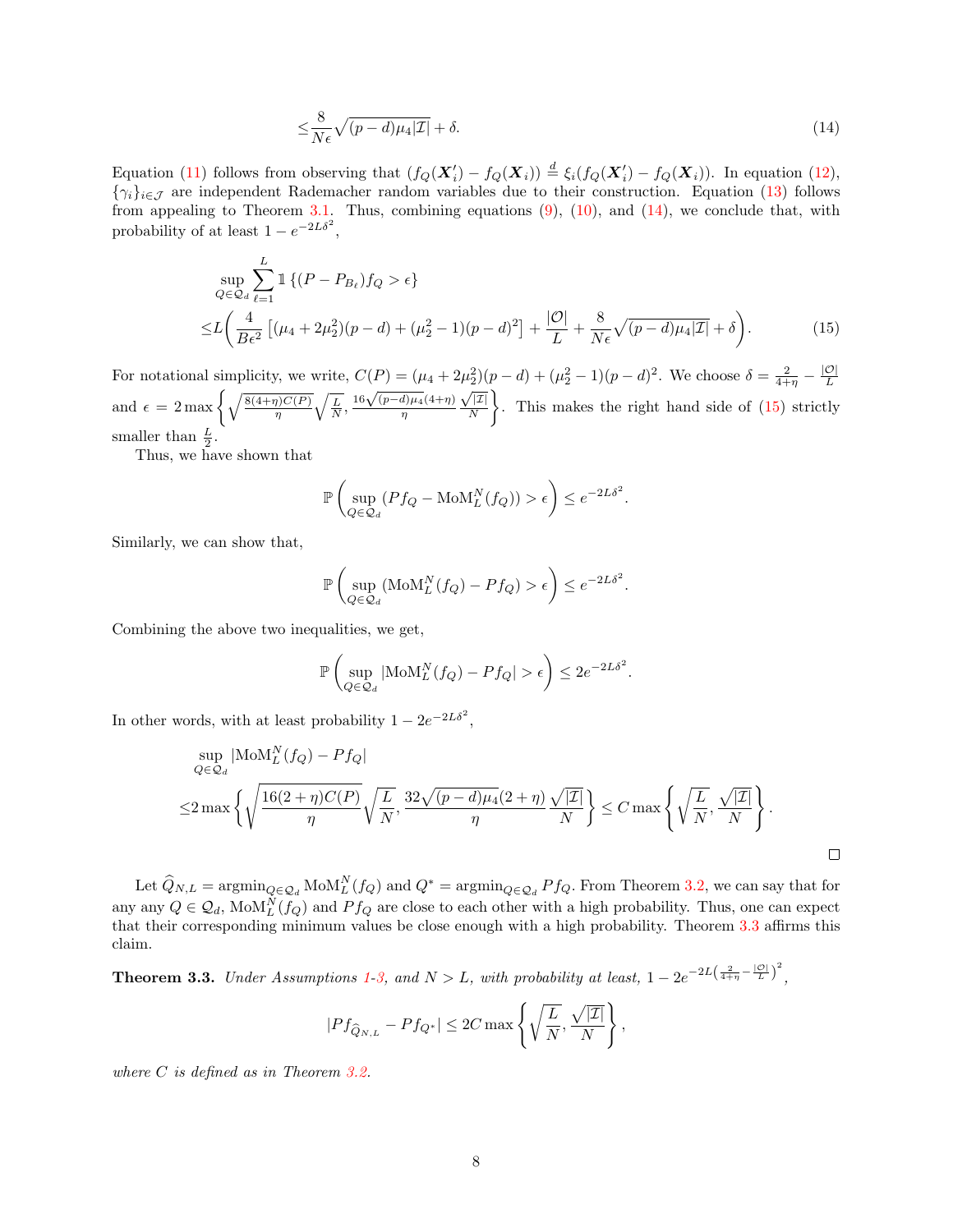*Proof.* Appealing to the fact that  $P f_{Q^*} \leq P f_Q$  and  $M_1^N(f_{Q_{N,L}}) \leq M_1^N(f_Q)$ , for all  $Q \in \mathcal{Q}_d$ , we observe that,

$$
|Pf_{\hat{Q}_{N,L}} - Pf_{Q^*}|
$$
  
\n
$$
= Pf_{Q^*} - Pf_{\hat{Q}_{N,L}}
$$
  
\n
$$
= (Pf_{Q^*} - \text{MoM}_L^N(f_{Q^*})) + (\text{MoM}_L^N(f_{\hat{Q}_{N,L}}) - \text{MoM}_L^N(f_{Q^*})) + (\text{MoM}_L^N(f_{\hat{Q}_{N,L}}) - Pf_{\hat{Q}_{N,L}})
$$
  
\n
$$
= (Pf_{Q^*} - \text{MoM}_L^N(f_{Q^*})) + (\text{MoM}_L^N(f_{\hat{Q}_{N,L}}) - Pf_{\hat{Q}_{N,L}})
$$
  
\n
$$
\leq 2 \sup_{Q \in B(M)^k} |\text{MoM}_L^N(f_Q) - Pf_Q|
$$
  
\n
$$
\leq 2C \max \left\{ \sqrt{\frac{L}{N}}, \frac{\sqrt{|I|}}{N} \right\}.
$$
\n(16)

From Theorem [3.2,](#page-5-0) equation [\(16\)](#page-8-0) holds with probability at least  $1 - 2e^{-2L(\frac{2}{4+\eta}-\frac{|\mathcal{O}|}{L})^2}$ , proving the desired resultt.

We observe that  $\frac{2}{4+\eta} - \frac{|\mathcal{O}|}{L} \ge \frac{2}{4+\eta} - \frac{1}{2+\eta} = \frac{\eta}{(2+\eta)(4+\eta)} > 0$ . Thus, if  $L \to \infty$ ,  $1 - 2e^{-2L(\frac{2}{4+\eta} - \frac{|\mathcal{O}|}{L})^2} \to 1$ . Moreover, if we assume that  $\frac{L}{N} \to 0$ ,

<span id="page-8-0"></span>
$$
\max\left\{\sqrt{\frac{L}{N}},\frac{\sqrt{|\mathcal{I}|}}{N}\right\} \le \max\left\{\sqrt{\frac{L}{N}},\frac{1}{\sqrt{N}}\right\} \to 0.
$$

Hence, for any prefixed tolerance  $\epsilon$ ,

$$
\lim_{N \to \infty} \mathbb{P}\left( |P f_{\widehat{Q}_{N,L}} - P f_{Q^*}| > \epsilon \right) = 0.
$$

In other words,  $P f_{\hat{Q}_{N,L}} \stackrel{P}{\to} P f_{Q^*}$ . To formally state this result, we make the following to assumptions. Assumption 4.  $L \to \infty$ , as  $N \to \infty$ .

<span id="page-8-1"></span>Assumption 5.  $L = o(N)$ .

Thus, we can immediately infer the following corollary.

# <span id="page-8-3"></span>**Corollary 3.1.** Under assumptions [1-](#page-3-2)[5,](#page-8-1)  $Pf_{\hat{Q}_{N,L}} \stackrel{P}{\rightarrow} Pf_{Q^*}.$

To conclude that  $\widehat{Q}_{N,L} \stackrel{P}{\rightarrow} Q^*$ , we need to ensure that  $Q^*$  is identifiable. Towards ensuring that, we make he following identifiablity assumption on Q<sup>∗</sup> . This type of identifiability conditions are especially popular in clustering literature [\(Pollard,](#page-12-15) [1981;](#page-12-15) [Chakraborty and Das,](#page-11-6) [2019;](#page-11-6) [Chakraborty et al.,](#page-11-7) [2020;](#page-11-7) [Chakraborty and](#page-11-8) [Das,](#page-11-8) [2020;](#page-11-8) [Paul et al.,](#page-12-16) [2020a\)](#page-12-16).

<span id="page-8-2"></span>Assumption 6. For all  $\epsilon > 0$ , there exists  $\delta > 0$ , such that, if  $||Q - Q^*|| > \epsilon$ ,  $P f_Q \geq P f_{Q^*} + \delta$ .

We will say that  $Q_n \to Q$  if  $||Q_n - Q|| \to 0$ . With this notion of convergence in the Frobenious sense, we are now ready to prove that  $\hat{Q}_{N,L}$  is consistent for  $Q^*$ .

**Theorem 3.4.** Under assumptions [1-](#page-3-2)[6,](#page-8-2)  $\hat{Q}_{N,L} \stackrel{P}{\rightarrow} Q^*$ .

Proof. We fix  $\epsilon > 0$ . By assumption [6,](#page-8-2) there exists  $\delta > 0$ , such that, if  $||Q - Q^*|| > \epsilon$ ,  $Pf_Q \geq Pf_{Q^*} + \delta$ . Thus,

$$
\mathbb{P}(\|\widehat{Q}_{N,L} - Q^*\| > \epsilon) \le \mathbb{P}\left(Pf_{\widehat{Q}_{N,L}} \ge Pf_{Q^*} + \delta\right) \le \mathbb{P}\left(|Pf_{\widehat{Q}_{N,L}} - Pf_{Q^*}| \ge \delta\right) \to 0,
$$

as  $N \to \infty$ , by appealing to corollary [3.1.](#page-8-3) Thus,  $\|\widehat{Q}_{N,L} - Q^*\| \stackrel{P}{\to} 0 \iff \widehat{Q}_{N,L} \stackrel{P}{\to} Q^*.$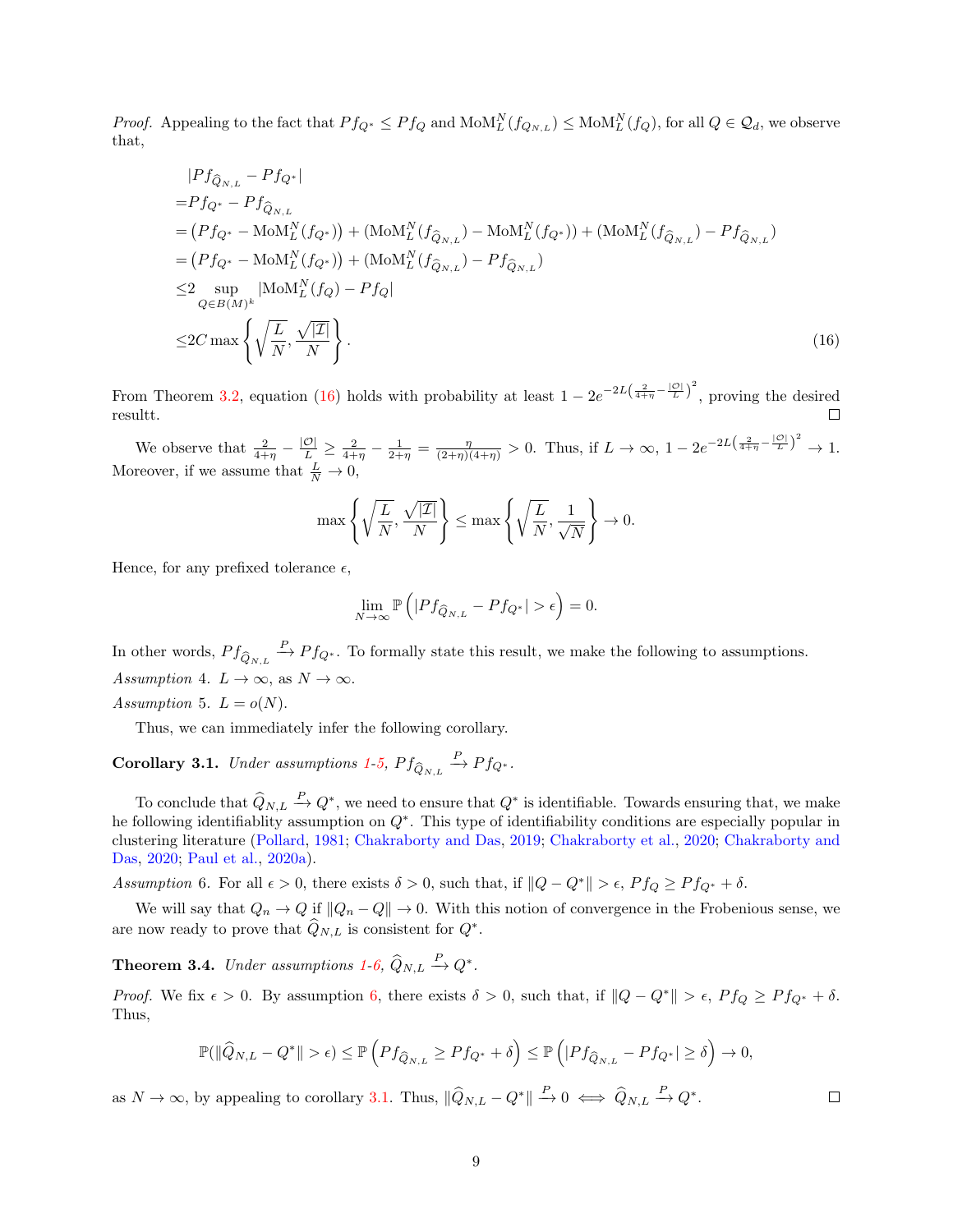| $\, n$ | $\boldsymbol{p}$ | $rank(X_0)$ | <b>PCP</b>           | <b>PCPF</b>                                                                                              | MFRPCA RWL-AN                                                  |                                                                | $M_0M$ -PCA |
|--------|------------------|-------------|----------------------|----------------------------------------------------------------------------------------------------------|----------------------------------------------------------------|----------------------------------------------------------------|-------------|
| 500    | 500              | 10          |                      | $1.6 \times 10^{-3}$ $1.5 \times 10^{-3}$ $2.3 \times 10^{-3}$ $8.7 \times 10^{-3}$ $1.5 \times 10^{-3}$ |                                                                |                                                                |             |
| 1000   | 500              | 10          | $7.3 \times 10^{-4}$ | $2.8 \times 10^{-4}$ $1.8 \times 10^{-3}$ $2.9 \times 10^{-4}$ $2.1 \times 10^{-4}$                      |                                                                |                                                                |             |
| 2000   | 500              | 10          | $8.8 \times 10^{-4}$ | $1.1 \times 10^{-4}$                                                                                     | $8.3 \times 10^{-4}$ $3.1 \times 10^{-4}$ $5.6 \times 10^{-5}$ |                                                                |             |
| 5000   | 500              | 10          | $2.1 \times 10^{-4}$ | $9.6 \times 10^{-5}$                                                                                     |                                                                | $5.7 \times 10^{-4}$ $3.3 \times 10^{-4}$ $7.2 \times 10^{-6}$ |             |
| 10000  | 500              | 10          | $7.8 \times 10^{-5}$ | $8.2 \times 10^{-5}$                                                                                     |                                                                | $2.9 \times 10^{-4}$ $9.5 \times 10^{-5}$ $3.8 \times 10^{-7}$ |             |

<span id="page-9-1"></span>Table 1: Performance of different peer algorithms for low-rank matrix representation in terms of relative reconstruction error.



<span id="page-9-2"></span>

(a) Original frame (b) Background constructed via lowrank approximation through MoM-PCA

(c) Object

Figure 2: Background modeling through MoMPCA. The background is modeled as a low-dimensional approximation, calculated through MoMPCA as described in section [4.2.](#page-10-0)

## <span id="page-9-0"></span>4 Experimental Results

In this section, we demonstrate the efficacy of MoMPCA on synthetic and real datasets. We apply MoMPCA to perform different tasks including low-rank matrix reconstruction in the presence of outliers, background modeling for video data and anomaly detection for real data benchmarks. All the codes are available at <https://github.com/DebolinaPaul/MoMPCA>.

### 4.1 A Simulation Study on Recovering Low-rank Matrices

To empirically validate the efficacy of MoMPCA, we performed this dimensionality reduction procedure on various simulated datasets. We have generated the matrix  $X_0$  as a product of two matrices  $X_{1,0}$  and  $X_{2,0}$  of orders  $n \times r$  and  $r \times p$  respectively where each entry is simulated from the Gaussian distribution, where r is the rank of  $X_0$  and  $r < \min\{n, p\}$ . To add outliers, we add random noise generated from  $Unif(-500, 500)$ the rank of  $X_0$  and  $r < \min\{n, p\}$ . To add<br>to randomly selected  $\sqrt{n}$  many rows of  $X_0$ .

We then run the MoMPCA algorithm along with the peer algorithms on  $X_0$ . We calculate the efficacy of each of the relative reconstruction error as  $\frac{\|X-X_0\|}{\|X_0\|}$ , where the norm is taken over those rows that do not contain an outlier. Here  $X$  is the projected matrix in the lower d-dimensional affine space. Clearly, a lower score represents a better representation in lower-dimensional space. Since the true structure of the matrix lies in a lower-dimensional space, the MoMPCA method successfully plots the dataset in a lower-dimensional space in spite of having  $\sqrt{n}$  many outliers due to its robustness property.

We compare our method with the baselines as well as state-of-the-art methods such as Principal Com-ponent Pursuit (PCP) (Candès et al., [2011\)](#page-11-0), Principal Component Pursuit with Features (PCPF) [\(Chiang](#page-12-9) [et al.,](#page-12-9) [2016\)](#page-12-9), Matrix-Factorization Based Robust Principal Component Analysis (MFRPCA) [\(Chen and](#page-11-9) [Zhou,](#page-11-9) [2018\)](#page-11-9) and Robust Weight Learning with Adaptive Neighbors (RWL-AN) [\(Zhang and Tong,](#page-12-5) [2019\)](#page-12-5). The standard protocols as was used by each original papers of the competing algorithms have been implemented in our experiments. The algorithms providing non-deterministic output have been run 20 times and the average values obtained have been reported. The results demonstrated in table [1](#page-9-1) clearly indicates that out of all the methods, the proposed MoMPCA algorithm works best in terms of the reconstruction error.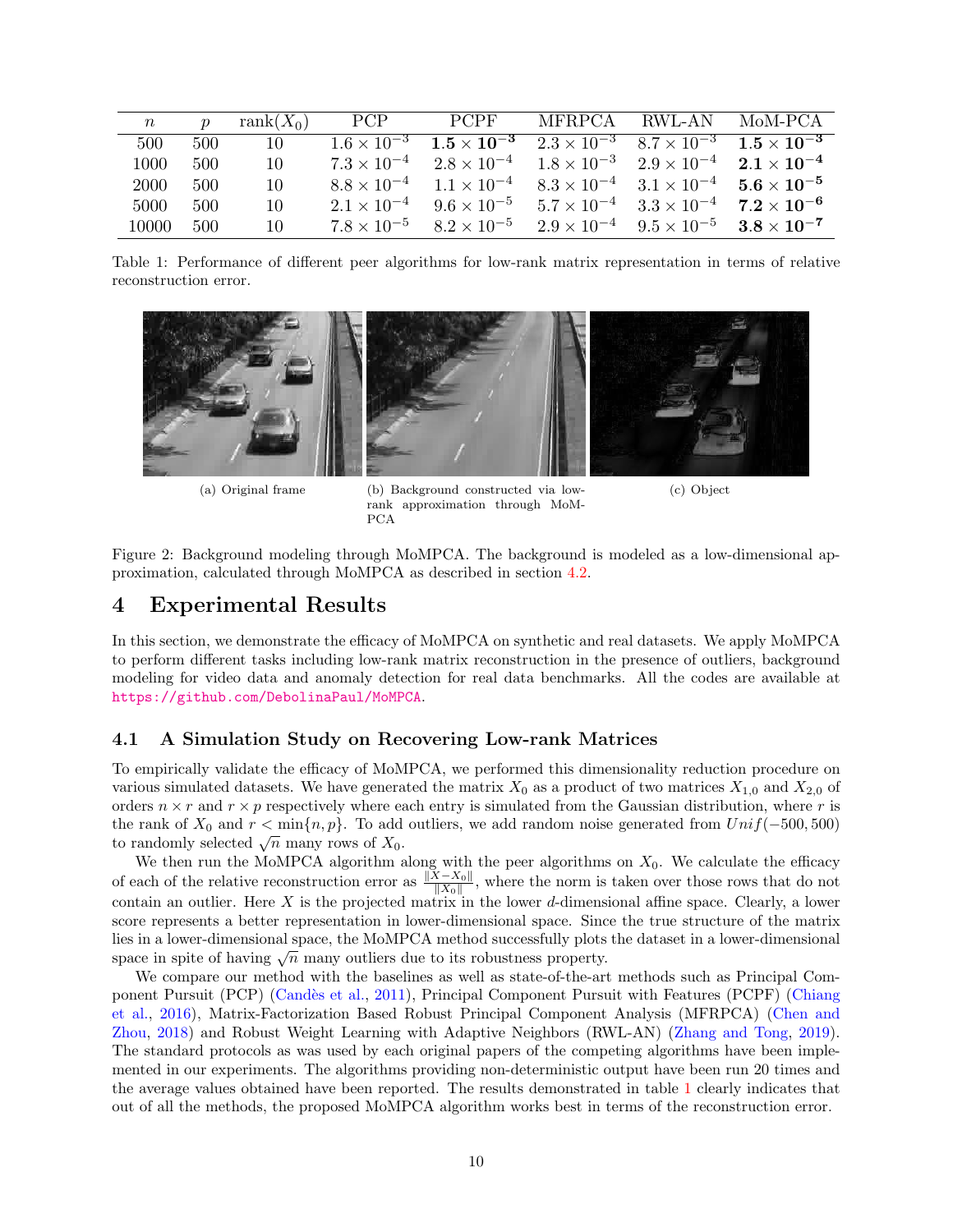| Data          | $#$ Dimensions | $#$ Instances | Anomaly ratio |
|---------------|----------------|---------------|---------------|
| <b>KDDCUP</b> | 120            | 494,021       | 0.2           |
| Thyroid       |                | 3,772         | 0.025         |
| Arrhythmia    | 274            | 452           | 0.15          |

<span id="page-10-1"></span>Table 2: Statistics of different anomaly detection benchmarks

|               | <b>KDDCUP</b> |        |        | Thyroid   |        |        | Arrhythmia |        |        | Average           |
|---------------|---------------|--------|--------|-----------|--------|--------|------------|--------|--------|-------------------|
| Method        | Precision     | Recall | $F_1$  | Precision | Recall | $F_1$  | Precision  | Recall | $F_1$  | $(F_1)$<br>rank ( |
| OC-SVM        | 0.7457        | 0.8523 | 0.7954 | 0.3639    | 0.4239 | 0.3887 | 0.5397     | 0.4082 | 0.4581 | 6.33              |
| DSEBM-r       | 0.8521        | 0.6472 | 0.7328 | 0.0404    | 0.0403 | 0.0403 | 0.1515     | 0.1513 | 0.1510 | 11.33             |
| DSEBM-e       | 0.8619        | 0.6446 | 0.7399 | 0.1319    | 0.1319 | 0.1319 | 0.4667     | 0.4565 | 0.4601 | 7.67              |
| <b>DCN</b>    | 0.7696        | 0.7829 | 0.7762 | 0.3319    | 0.3196 | 0.3251 | 0.3758     | 0.3907 | 0.3815 | 8                 |
| <b>GMM-EN</b> | 0.1932        | 0.1967 | 0.1949 | 0.0213    | 0.0227 | 0.0220 | 0.3000     | 0.2792 | 0.2886 | 12.33             |
| PAE           | 0.7276        | 0.7397 | 0.7336 | 0.1894    | 0.2062 | 0.1971 | 0.4393     | 0.4437 | 0.4403 | 8.67              |
| E2E-AE        | 0.0024        | 0.0025 | 0.0024 | 0.1064    | 0.1316 | 0.1176 | 0.4667     | 0.4538 | 0.4591 | 10.33             |
| PAE-GMM-EM    | 0.7183        | 0.7311 | 0.7246 | 0.4745    | 0.4538 | 0.4635 | 0.3970     | 0.4168 | 0.4056 | 8.67              |
| PAE-GMM       | 0.7251        | 0.7384 | 0.7317 | 0.4532    | 0.4881 | 0.4688 | 0.4575     | 0.4823 | 0.4684 | 6.33              |
| DAGMM-p       | 0.7579        | 0.7710 | 0.7644 | 0.4723    | 0.4725 | 0.4713 | 0.4909     | 0.4679 | 0.4787 | 4.33              |
| DAGMM-NVI     | 0.9290        | 0.9447 | 0.9368 | 0.4383    | 0.4587 | 0.4470 | 0.5091     | 0.4892 | 0.4981 | 3.33              |
| <b>DAGMM</b>  | 0.9297        | 0.9442 | 0.9369 | 0.4766    | 0.4834 | 0.4782 | 0.4909     | 0.5078 | 0.4983 | $\overline{2}$    |
| MoMPCA        | 0.8966        | 0.9106 | 0.9035 | 0.6974    | 0.5699 | 0.6272 | 0.5469     | 0.5303 | 0.5385 | 1.67              |

<span id="page-10-2"></span>Table 3: Performance of different peer algorithms for anomaly detection. The average ranks on the basis of the  $F_1$  scores are also reported. The best performances for each data w.r.t. each metric are boldfaced.

### <span id="page-10-0"></span>4.2 Background Modeling in Video

Suppose, we are given a video with  $f$  many frames. The objective here is to isolate the moving objects in the video such as moving cars, pedestrians etc. For simplicity, we only consider black and white videos (and thus, there is only a single channel) and let each frame be of size  $m \times n$ . We construct  $\mathcal{X} = \{ \boldsymbol{X}_1, \dots, \boldsymbol{X}_{mn} \} \subset \mathbb{R}^f$ by computing a  $f \times 1$  vector whose features represent the value of a particular pixel for each frame. Since consecutive frames are highly correlated, one can expect that the data cloud  $\mathcal X$  lies near to a low-dimensional affine space in  $\mathbb{R}^f$ . Thus, the background of the video can be modeled as the projection of X on this lowdimensional affine space. To demonstrate the efficacy of modeling the background through MoMPCA, we take the standard video, called "highway" (available in the github repository), which captures moving cars on a busy highway. The video contains 1700 frames and each frame is of size  $240 \times 320$ . We construct a  $76800 \times 1700$  data matrix, whose rows denote the data points. We run the MoMPCA with  $L = 40$  and  $d = 5$ . The background is thus given by  $\{Q\mathbf{X}_1, \ldots, Q\mathbf{X}_{76800}\}\$ , where Q is the projection matrix, given by Algorithm [1.](#page-3-1) The output background for frame no. 863 is shown in Fig. [2](#page-9-2) along with the original frame. The object is constructed by taking  $\{\|X_i - QX_i\|_1\}_{i=1}^{76800}$ . Clearly the object conforms to the moving cars in the original frame and the background only consists of the highway and the motionless trees.

### 4.3 An application in Anomaly Detection

Anomaly detection or outlier detection is a key problem in machine learning and computer vision. In this section, we will focus on how to detect outliers through MoMPCA. Suppose  $\mathcal{X} = \{X_1, \ldots, X_n\} \subset \mathbb{R}^p$  be n data points in the p-dimensional real vector space. To detect outliers within the data, we first project  $\mathcal X$  to a d-dimensional affine space via MoMPCA. We then compute the squared Euclidean distance between the original and projected data points  $v_i = ||\boldsymbol{X}_i - \widehat{Q}_{N,L} \boldsymbol{X}_i||_2^2$  and sort  $v_i$ 's in ascending order. We call the *i*-th point an outlier if  $v_i$  belongs to the largest  $o\%$  of the  $\{v_i\}_{i=1}^n$ , where  $o$  is known beforehand.

For our comparative analysis, we take the KDDCUP, Thyroid, and Arrhythmia datasets, which are available from the UCI machine learning repository [\(Dua and Graff,](#page-12-17) [2017\)](#page-12-17) and ODDS library [\(Rayana,](#page-12-18) [2016\)](#page-12-18). The details of these datasets are reported in Table [2.](#page-10-1) We compared our method with different stateof-the-art techniques for outlier detection including OC-SVM [\(Chen et al.,](#page-11-10) [2001\)](#page-11-10); DSEBM-e & DSEBM-r [\(Zhang and Woodland,](#page-12-19) [2017\)](#page-12-19); DCN [\(Yang et al.,](#page-12-20) [2017\)](#page-12-20); GMM-EN, PAE, E2E-AE, PAE-GMM-EM, PAE-GMM, DAGMM-p, DAGMM-NVI and DAGMM [\(Zong et al.,](#page-13-1) [2018\)](#page-13-1). Many of the competing algorithms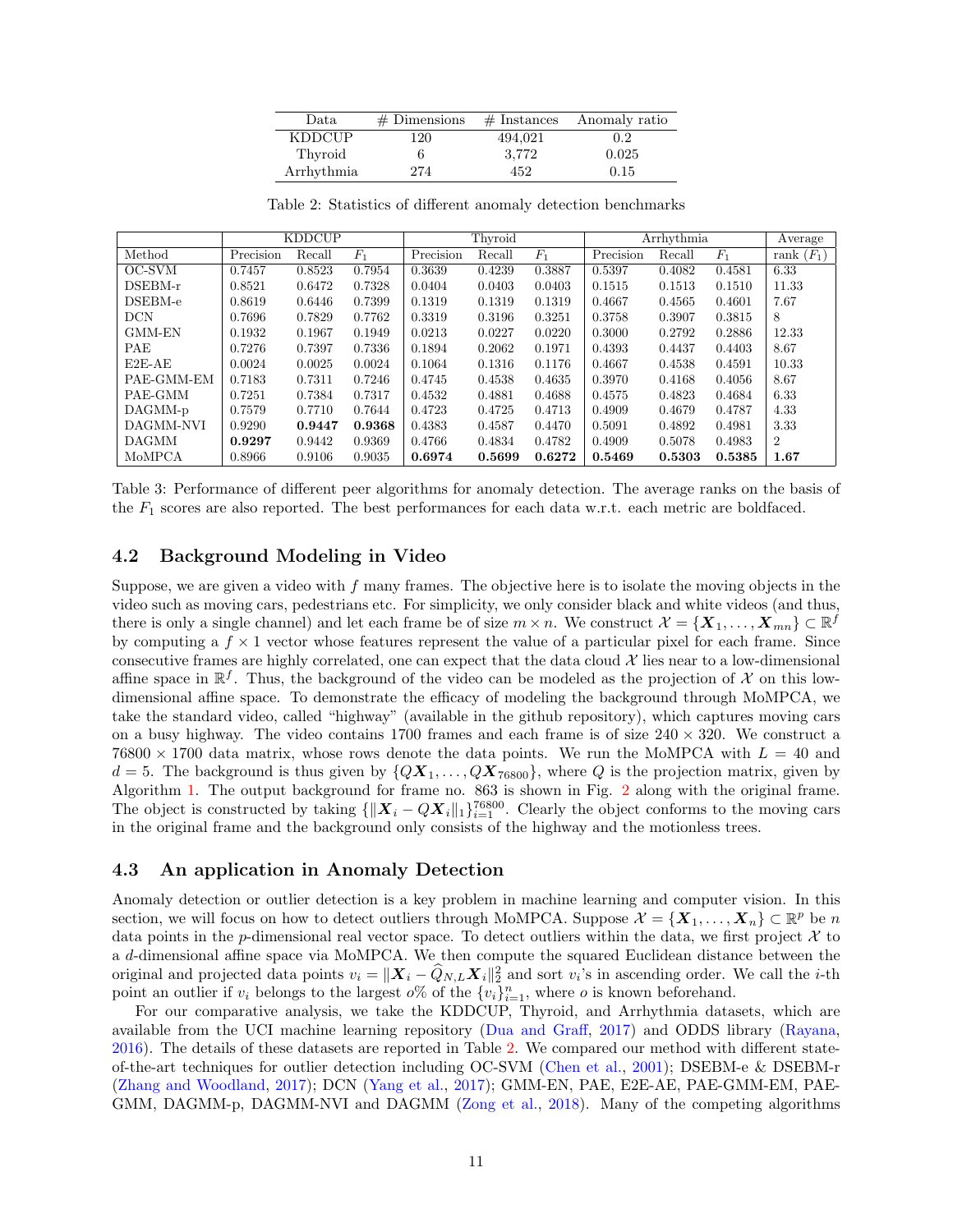employ a deep neural network to detect anomalies within the data. To measure the performance of the peer algorithms, we take the average precision, recall, and  $F_1$  score between the ground truth and the obtained labeling (inlier/outlier) of the data points. These measures of accuracy for all the three datasets are reported in Table [3.](#page-10-2) The performance indicator values for the peer algorithms are quoted from [Zong et al.](#page-13-1) [\(2018\)](#page-13-1). It is observed from Table [3](#page-10-2) that the MoMPCA is quite competitive against the state-of-the-art anomaly detection methods, including even the ones based on deep neural networks.

## <span id="page-11-4"></span>5 Conclusions

Despite the efficacy, computational simplicity, and ease of visualization of the classical PCA, it often fails to successfully represent the true low-dimensional structure of a dataset in the presence of even a small number of outliers. To circumvent this problem, we propose an alternative PCA method based on the Median of Means (MoM) estimator. The proposed MoMPCA, equipped with a computationally simple gradient descent based optimization procedure, exhibits significant robustness to the presence of outliers.

Under minimal and interpretable assumptions, we establish the consistency of MoMPCA and find the rate of convergence by using uniform concentration bounds. The theoretical analysis of the paper is carried out with the aid of symmetrization arguments and Rademacher complexities, which although extensively used in a supervised learning setting, seldom find application in an unsupervised learning scenario. Through experimental applications in computer vision, MoMPCA is shown to be effective relative to even some of the recent deep learning models. A possible future extension of our work could be to make the optimization faster by using adaptive gradient-based optimizers and prove their convergence properties.

## References

- <span id="page-11-5"></span>Arora, R., Cotter, A., Livescu, K., and Srebro, N. (2012). Stochastic optimization for pca and pls. In 2012 50th Annual Allerton Conference on Communication, Control, and Computing (Allerton), pages 861–868. IEEE.
- <span id="page-11-2"></span>Bartlett, P. L., Boucheron, S., and Lugosi, G. (2002). Model selection and error estimation. Machine *Learning*,  $48(1):85-113$ .
- <span id="page-11-3"></span>Bartlett, P. L. and Mendelson, S. (2002). Rademacher and gaussian complexities: Risk bounds and structural results. Journal of Machine Learning Research, 3(Nov):463–482.
- <span id="page-11-0"></span>Candès, E. J., Li, X., Ma, Y., and Wright, J. (2011). Robust principal component analysis? Journal of the ACM (JACM), 58(3):1–37.
- <span id="page-11-6"></span>Chakraborty, S. and Das, S. (2019). On the strong consistency of feature-weighted k-means clustering in a nearmetric space. Stat, 8(1):e227.
- <span id="page-11-8"></span>Chakraborty, S. and Das, S. (2020). Detecting meaningful clusters from high-dimensional data: A strongly consistent sparse center-based clustering approach. IEEE Transactions on Pattern Analysis and Machine Intelligence.
- <span id="page-11-7"></span>Chakraborty, S., Paul, D., Das, S., and Xu, J. (2020). Entropy weighted power k-means clustering. In International Conference on Artificial Intelligence and Statistics, pages 691–701. PMLR.
- <span id="page-11-1"></span>Chandrasekaran, V., Sanghavi, S., Parrilo, P. A., and Willsky, A. S. (2011). Rank-sparsity incoherence for matrix decomposition. SIAM Journal on Optimization, 21(2):572-596.
- <span id="page-11-10"></span>Chen, Y., Zhou, X. S., and Huang, T. S. (2001). One-class svm for learning in image retrieval. In Proceedings 2001 International Conference on Image Processing (Cat. No. 01CH37205), volume 1, pages 34–37. IEEE.
- <span id="page-11-9"></span>Chen, Y. and Zhou, Y. (2018). Robust principal component analysis with matrix factorization. In 2018 IEEE International Conference on Acoustics, Speech and Signal Processing (ICASSP), pages 2411–2415. IEEE.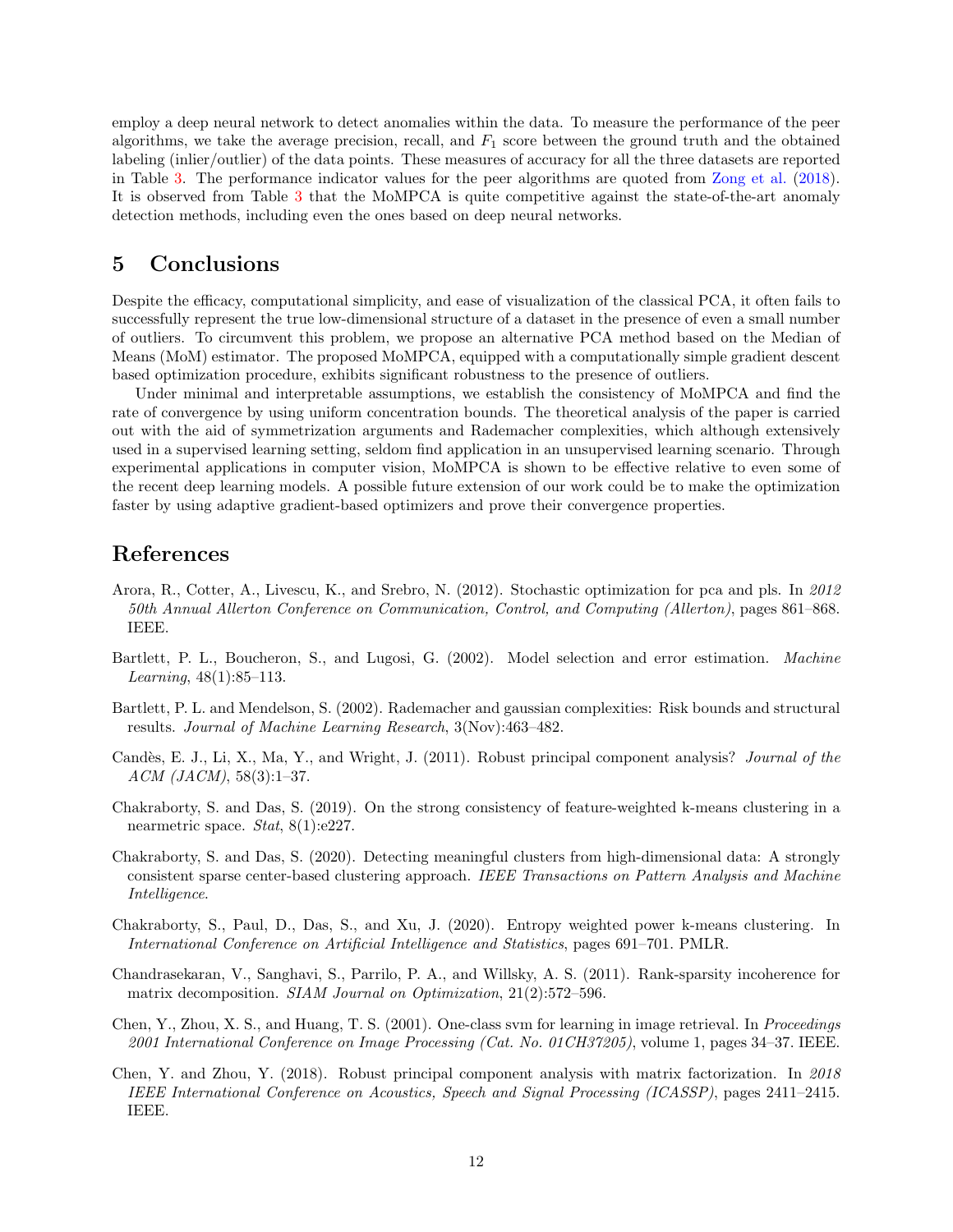- <span id="page-12-9"></span>Chiang, K.-Y., Hsieh, C.-J., and Dhillon, I. (2016). Robust principal component analysis with side information. In Proceedings of The 33rd International Conference on Machine Learning, volume 48 of Proceedings of Machine Learning Research, pages 2291–2299, New York, New York, USA. PMLR.
- <span id="page-12-13"></span>Devroye, L., Györfi, L., and Lugosi, G. (2013). A probabilistic theory of pattern recognition, volume 31. Springer Science & Business Media.
- <span id="page-12-17"></span>Dua, D. and Graff, C. (2017). UCI machine learning repository.
- <span id="page-12-2"></span>Hastie, T., Tibshirani, R., and Friedman, J. (2009). The elements of statistical learning: data mining, inference, and prediction. Springer Science & Business Media.
- <span id="page-12-8"></span>Kang, Z., Peng, C., and Cheng, Q. (2015). Robust pca via nonconvex rank approximation. In 2015 IEEE International Conference on Data Mining, pages 211–220. IEEE.
- <span id="page-12-12"></span>Lecué, G., Lerasle, M., et al. (2020). Robust machine learning by median-of-means: theory and practice. Annals of Statistics, 48(2):906–931.
- <span id="page-12-11"></span>Lugosi, G., Mendelson, S., et al. (2019). Regularization, sparse recovery, and median-of-means tournaments. Bernoulli, 25(3):2075–2106.
- <span id="page-12-16"></span>Paul, D., Chakraborty, S., Das, S., and Xu, J. (2020a). Kernel k-means, by all means: Algorithms and strong consistency. arXiv preprint arXiv:2011.06461.
- <span id="page-12-6"></span>Paul, D., Chakraborty, S., Li, D., and Dunson, D. (2020b). Principal ellipsoid analysis (pea): Efficient non-linear dimension reduction & clustering. arXiv preprint arXiv:2008.07110.
- <span id="page-12-0"></span>Pearson, K. (1901). Liii. on lines and planes of closest fit to systems of points in space. The London, Edinburgh, and Dublin Philosophical Magazine and Journal of Science, 2(11):559–572.
- <span id="page-12-15"></span>Pollard, D. (1981). Strong consistency of k-means clustering. Ann. Statist., 9(1):135–140.
- <span id="page-12-18"></span>Rayana, S. (2016). ODDS library.
- <span id="page-12-4"></span>Schölkopf, B., Smola, A., and Müller, K.-R. (1997). Kernel principal component analysis. In *International* conference on artificial neural networks, pages 583–588. Springer.
- <span id="page-12-14"></span>Shalev-Shwartz, S. and Ben-David, S. (2014). Understanding machine learning: From theory to algorithms. Cambridge university press.
- <span id="page-12-3"></span>Tipping, M. E. and Bishop, C. M. (1999). Probabilistic principal component analysis. Journal of the Royal Statistical Society: Series B (Statistical Methodology), 61(3):611–622.
- <span id="page-12-10"></span>Vapnik, V. (2013). The nature of statistical learning theory. Springer science & business media.
- <span id="page-12-1"></span>Wold, S., Esbensen, K., and Geladi, P. (1987). Principal component analysis. Chemometrics and intelligent laboratory systems,  $2(1-3):37-52$ .
- <span id="page-12-7"></span>Wright, J., Ganesh, A., Rao, S., Peng, Y., and Ma, Y. (2009). Robust principal component analysis: Exact recovery of corrupted low-rank matrices via convex optimization. In Advances in Neural Information Processing Systems, volume 22, pages 2080–2088.
- <span id="page-12-20"></span>Yang, B., Fu, X., Sidiropoulos, N. D., and Hong, M. (2017). Towards k-means-friendly spaces: Simultaneous deep learning and clustering. In *international conference on machine learning*, pages 3861–3870. PMLR.
- <span id="page-12-19"></span>Zhang, C. and Woodland, P. C. (2017). Joint optimisation of tandem systems using gaussian mixture density neural network discriminative sequence training. In 2017 IEEE International Conference on Acoustics, Speech and Signal Processing (ICASSP), pages 5015–5019. IEEE.
- <span id="page-12-5"></span>Zhang, R. and Tong, H. (2019). Robust principal component analysis with adaptive neighbors. In Advances in Neural Information Processing Systems, volume 32, pages 6961–6969.